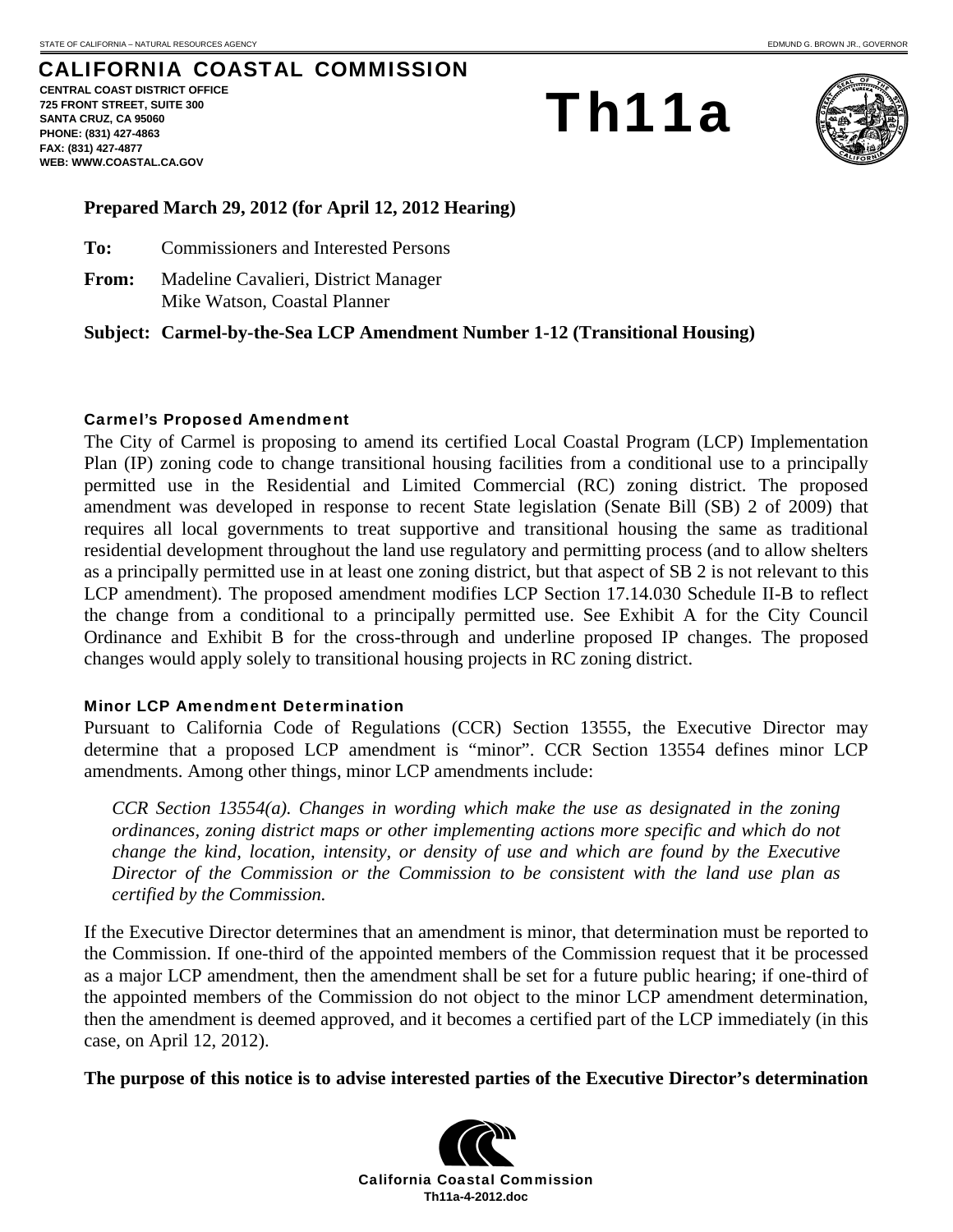#### **that the proposed LCP amendment is minor.**

The City's LCP currently allows transitional housing facilities in the RC district as a conditional use, and the proposed amendment would make transitional housing a principally permitted use in the RC district. The RC district provides for a mix of uses (i.e., residential, service, and limited commercial retail uses), and is intended to be as a transition and buffer between more intense commercial uses near the downtown area and the less intense residential uses emanating out from this area. Transitional housing would only be allowed with approval of a discretionary coastal development permit (CDP), which requires an evaluation of any such proposal and a determination that the project is consistent with applicable LCP policies. The proposed amendment would not change the kind, location, intensity, or density of use, and does not involve a land use category reserved for Coastal Act or LCP priority uses. There currently aren't any transitional housing facilities operating in the City.

In sum, transitional housing is already allowed as a conditional use in the RC district, and the proposed change to a principally permitted use doesn't alter what might be allowed on RC sites in the City under the LCP. Existing LCP provisions provide an adequate means to appropriately protect coastal resources if and when transitional housing development might be proposed, and staff believes that the proposed amendment does not raise any issues of concern.

#### California Environmental Quality Act (CEQA)

The Coastal Commission's review and development process for LCPs and LCP amendments has been certified by the Secretary of Resources as being the functional equivalent of the environmental review required by CEQA. The City determined that the amendment was exempt under CEQA. This report has discussed the relevant coastal resource issues with the proposal, and has concluded that the proposed LCP amendment is not expected to result in any significant adverse impact on the environment. Thus, it is unnecessary for the Commission to suggest modifications to the proposed amendment to address adverse environmental impacts because the proposed amendment, as submitted, will not result in any significant environmental effects for which feasible mitigation measures would be required.

#### Coastal Commission Concurrence

The Executive Director will report this minor LCP amendment determination, and any comments received on it, to the Coastal Commission at its April 12, 2012 meeting at the Ventura City Hall Council Chambers at 501 Poli Street in Ventura. If you have any questions or need additional information regarding the proposed amendment or the method under which it is being processed, please contact Mike Watson at the Central Coast District Office in Santa Cruz. If you wish to comment on and/or object to the proposed minor LCP amendment determination, please do so by April 9, 2012.

#### Procedural Note - LCP Amendment Action Deadline

This proposed LCP amendment was filed as complete on February 13, 2012. It is IP only and the 60-day action deadline is April 13, 2012. Thus, unless the Commission extends the action deadline (it may be extended by up to one year), the Commission has until April 13, 2012 to take a final action on this LCP

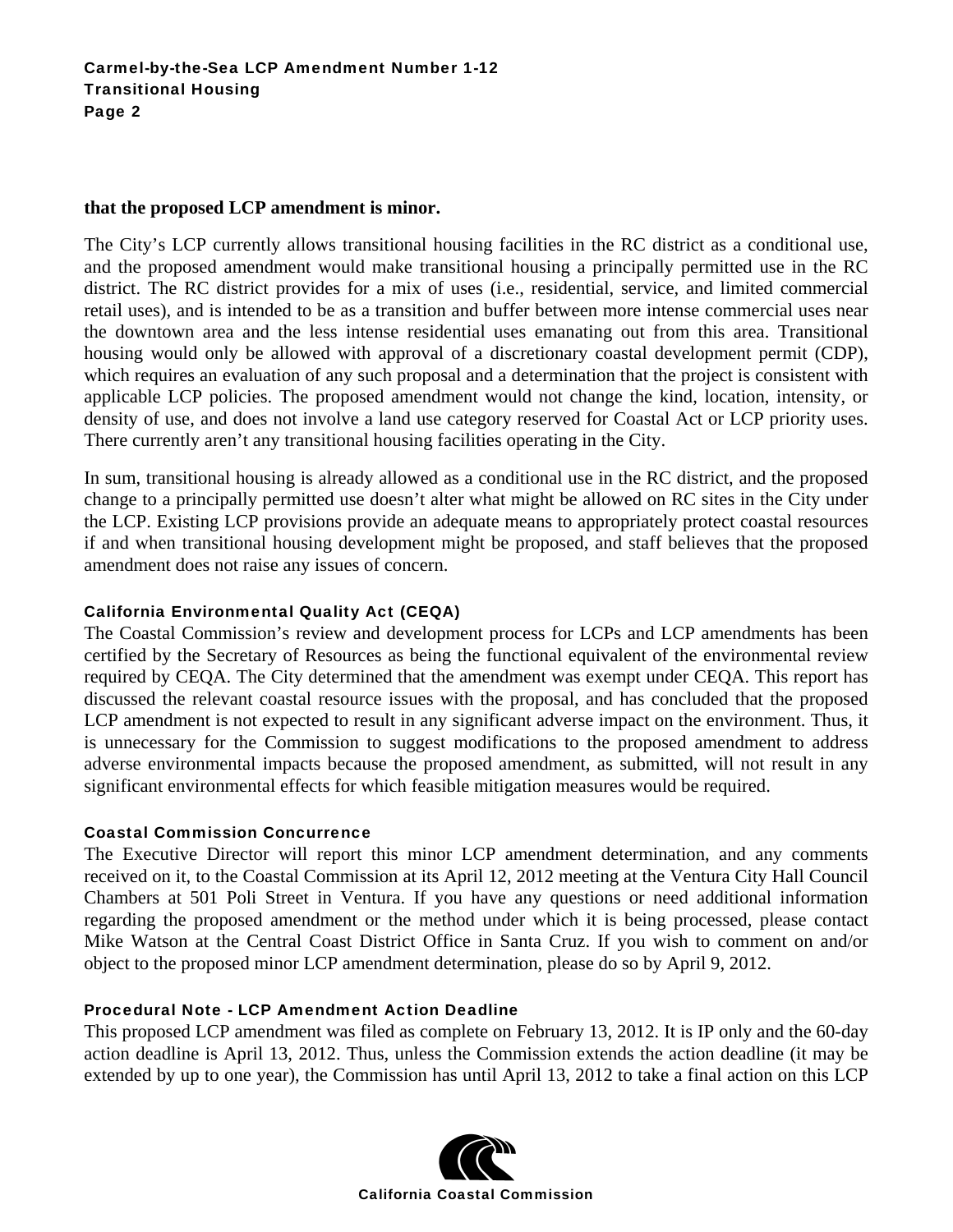amendment.

Exhibits: Exhibit A: City Council's Ordinance Exhibit B: Proposed Changes to LCP Section 17.14.030 Schedule II-B

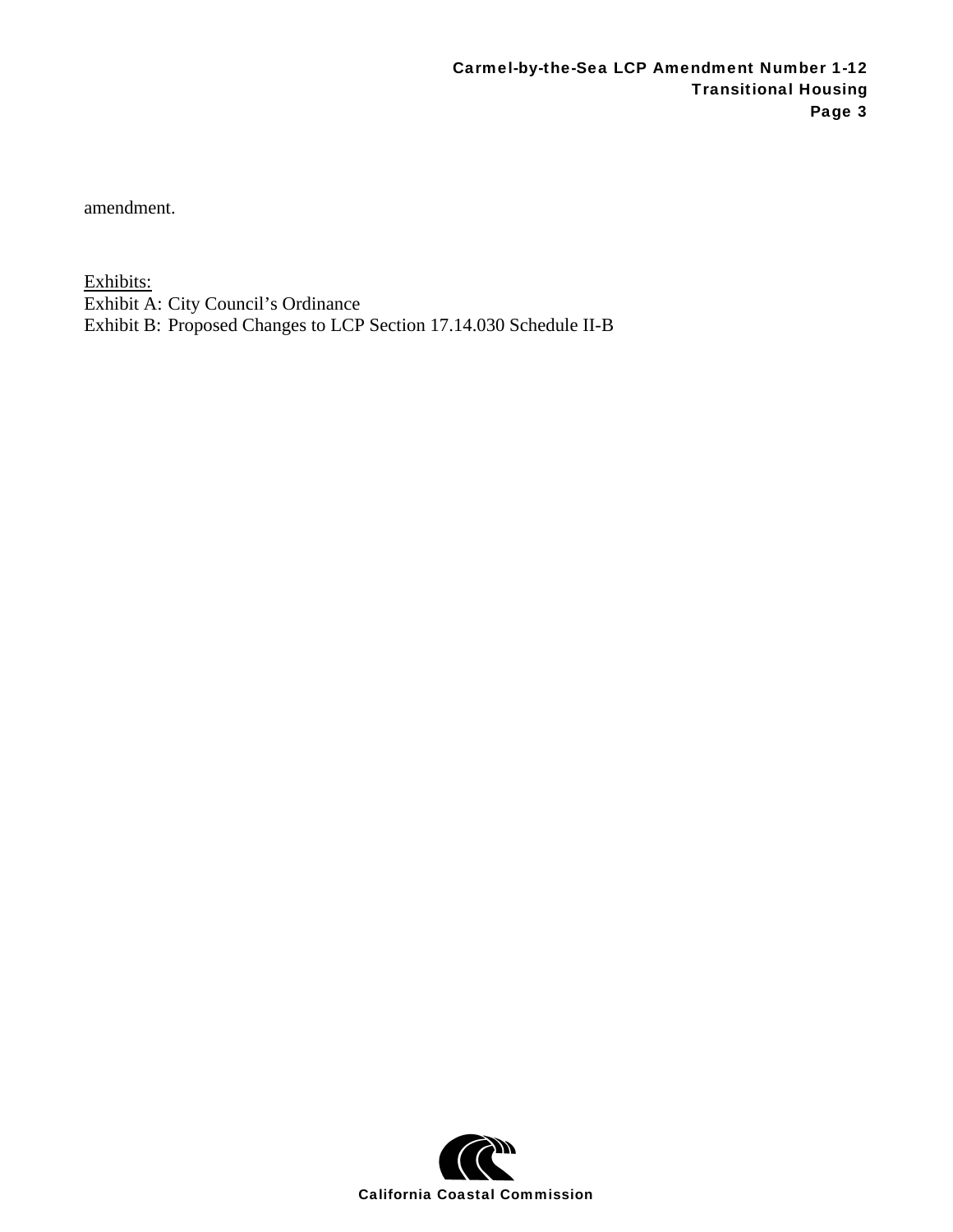

**CITY OF CARMEL-BY-THE-SEA** 

**CITY COUNCIL** 

CALIFORNIA<br>CALIFORNIA<br>COASTAL COMMISSION CENTRAL COAST AREA

## **ORDINANCE 2012-1**

## AN ORDINANCE OF THE CITY COUNCIL OF THE CITY OF **CARMEL-BY-THE-SEA AMENDING SECTION 17.14.030 (SCHEDULE II-B)** OF THE CARMEL ZONING ORDINANCE/LOCAL COASTAL **IMPLEMENTATION PLAN TO ALLOW TRANSITIONAL HOUSING FACILITIES AS A PERMITTED USE** IN THE RESIDENTIAL AND LIMITED COMMERCIAL (RC) DISTRICT

WHEREAS, The City of Carmel-by-the-Sea is a unique community that prides itself in its community character; and

WHEREAS, the City has adopted a General Plan and Municipal Code that strive to protect the village character through clear policies and regulations; and

WHEREAS, Senate Bill 2 took effect on 1 January 2008 and requires all California jurisdictions to provide at least one zoning district in which emergency shelters and transitional housing facilities are listed as a permitted use; and

WHEREAS, the City currently allows emergency shelters as a permitted use in all commercial zones but only allows transitional housing facilities as a conditional use in the Residential and Limited Commercial (RC) District; and

WHEREAS, the Program 3-5.8.a of the Housing Element of the General Plan encourages the City to amend the zoning ordinance to allow transitional housing facilities as a permitted use in at least one zoning district; and

WHEREAS, this ordinance requires an amendment to the City's Zoning Ordinance/Local Coastal Implementation Plan; and

WHEREAS, this ordinance will be carried out in a manner consistent with the California Coastal Act; and

WHEREAS, this ordinance is exempt from the California Environmental Ouality Act per CEQA Guidelines Section 15061(b) (3).

NOW, THEREFORE, BE IT RESOLVED THAT THE CITY COUNCIL OF THE CITY OF CARMEL-BY-THE-SEA does hereby resolve to:

Amend Zoning Ordinance/Local Coastal Implementation Plan Section 17.14.030 (exhibit "A") to allow Transitional Housing Facilities as a permitted use in the Residential and Limited Commercial (RC) District.

Severability. If any part of this ordinance, even as small as a word or phrase, is found to be unenforceable such finding shall not affect the enforceability of any other part.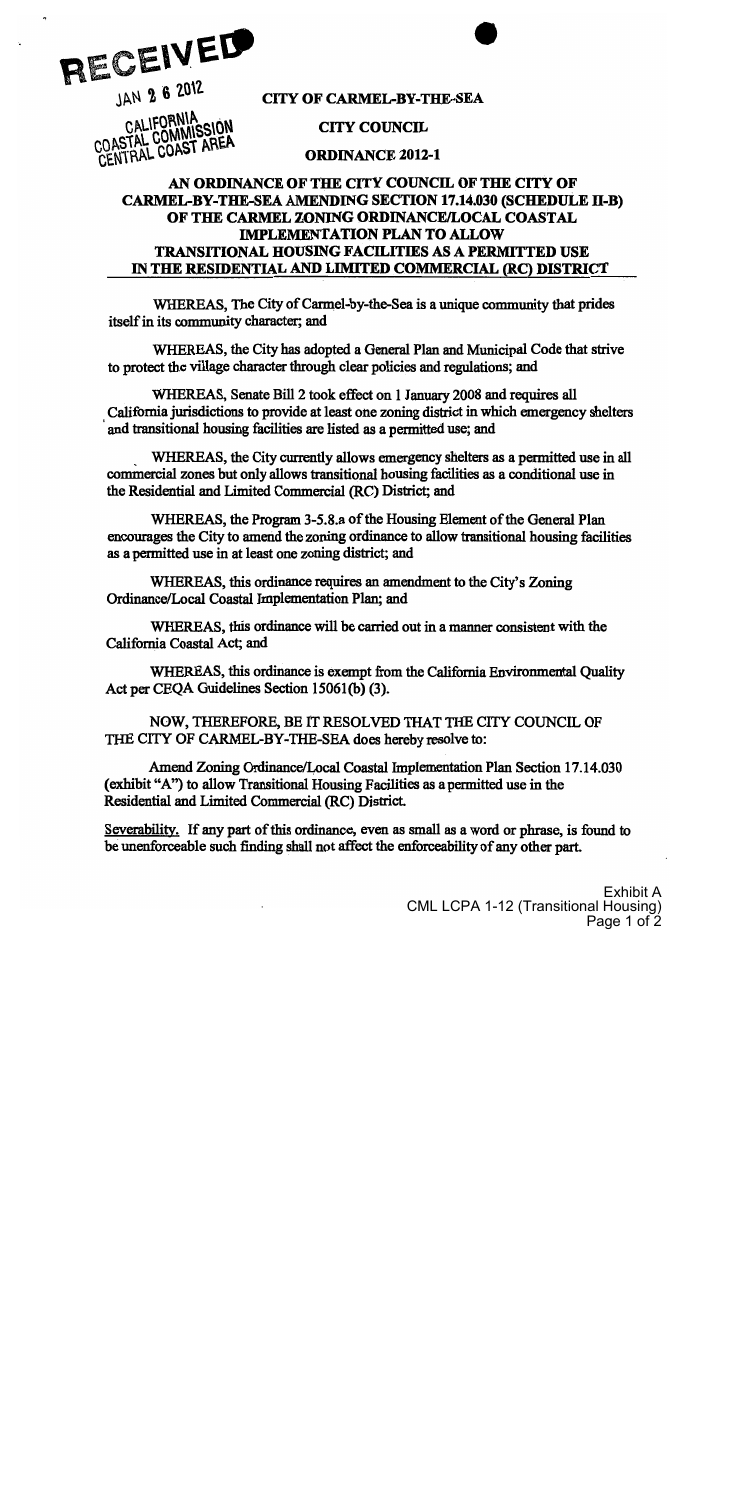Effective Date. This ordinance shall become effective 30 days after final adoption by the City Council or the California Coastal Commission, whichever occurs last.

PASSED AND ADOPTED BY THE CITY COUNCIL OF THE CITY OF CARMEL-BY-THE-SEA this 10th day of January 2012 by the following roll call vote:

AYES: **COUNCIL MEMBERS:**  **BURNETT; SHARP; TALMAGE & McCLOUD** 

**NOES: COUNCIL MEMBERS:** 

**HAZDOVAC** 

**NONE** 

**COUNCIL MEMBERS:** 

SIGNED,

**SUE McCLOUD, MAYOR** 

**ATTES** 

Heidi Burch, City Clerk

**ABSENT:**